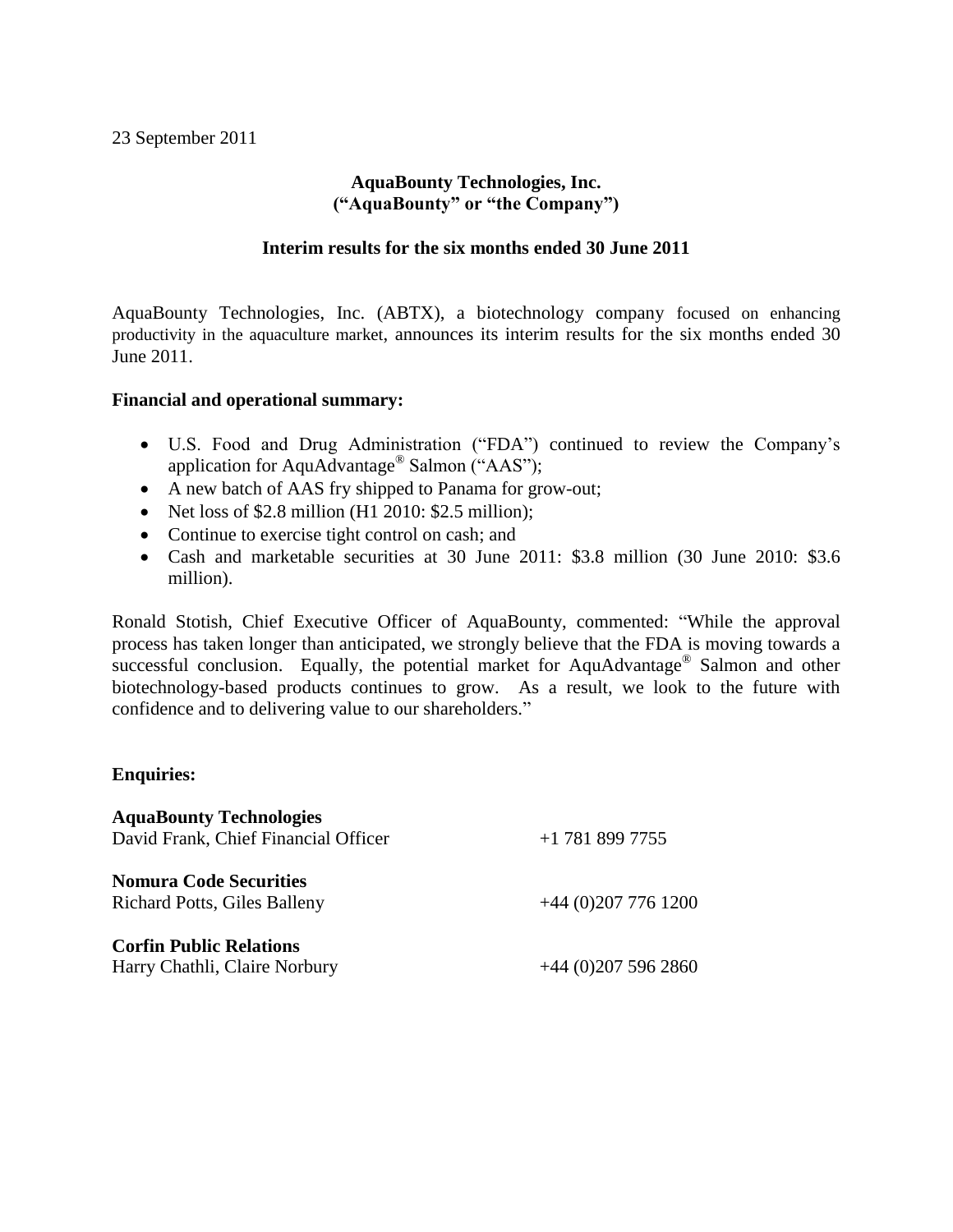## **Chairman's Statement**

## **FDA approval**

AquaBounty completed all submissions for its New Animal Drug Application ("NADA") for AquAdvantage® Salmon with the U.S. Food and Drug Administration ("FDA") in 2010. After public meetings on the results of their review, the FDA released documents stating that the product was safe as food, safe to the fish, and safe for the environment. As reported in the Company's preliminary results announcement of 3 May 2011, the next stage in the approval process is expected to be the publication by the FDA of an Environmental Assessment for AAS ("EA"), followed by a period for public comment. Any approval by the FDA of AquaBounty's AAS application would follow this assessment. AquaBounty has not been informed of the likely date of the publication of the EA, but remains in dialogue with the FDA which leads the Company to believe that they are advancing towards the successful conclusion of the process.

## **Operations**

In June 2011, the Company shipped a new batch of recently hatched AquAdvantage<sup>®</sup> Salmon to AquaBounty's facility in Panama for grow-out. The fry have acclimatized and are performing extremely well. Two prospective customers within the U.S. have made applications to begin preliminary trials on an R&D basis of AAS and are awaiting approval from the requisite regulatory authorities to be able to proceed. Once AAS is approved for sale, the Company will immediately begin field trials with prospective customers in the U.S. and abroad who have registered their interest.

The Company advanced its development program for the second generation of AAS, which is being partially funded by a grant from the Atlantic Canada Opportunities Agency.

#### **Financial review**

Operating expenses for the six month period were slightly higher at \$2.8 million (H1 2010: \$2.5 million), primarily due to an increase in R&D spending as the Company invested in AAS product improvements and new technologies. Cash used in the first half of 2011 totaled \$2.4 million (H1 2010: \$2.1 million). Current balances are sufficient to take the Company into Q2 2012.

The Company's spending and cash use remained on budget. In addition, to further reduce costs, the Board of AquaBounty resolved to reduce its number from eight members to five, effective following the Company's Annual General Meeting on 19 July 2011.

The Board is conscious, however, that the Company's cash resources will need to be supplemented early in 2012 and is currently considering options for raising further working capital, subject to shareholders' approval.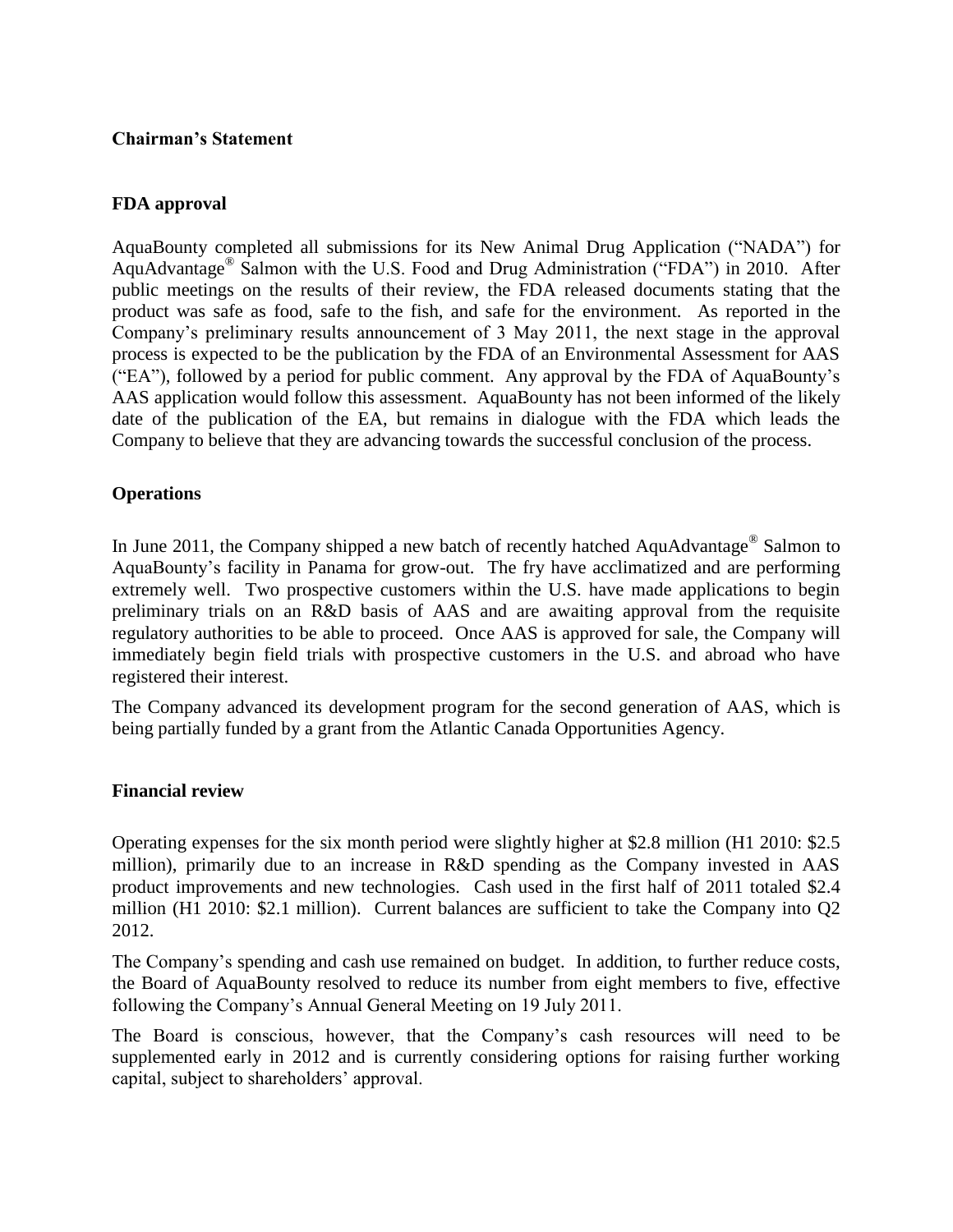## **Update on Congressional Bill**

As announced on 17 June 2011, an amendment to the Agricultural Appropriations Bill to prohibit the FDA from utilizing any of the appropriated funds for the purpose of approving "genetically engineered salmon" was introduced and approved by voice-vote in the U.S House of Representatives when fewer than ten members (out of a total of 435) were in attendance. This amendment does not represent a broad consensus of opinion by U.S. lawmakers, and is viewed by many as subverting the authority of the FDA and undermining science-based regulatory policy.

The Agricultural Appropriations Bill currently under consideration by the U.S. Senate does not include a provision regarding genetically engineered salmon. The bill has been approved by the Senate Appropriations Committee and will now be debated on the floor of the Senate.

The management of the Company believes that it is unlikely that a provision designed to obstruct the approval of AquaBounty's NADA will be included in any eventual final law passed by the House and the Senate. Leadership in both the House and Senate have historically rejected attempts to subvert the science-based regulatory policy of the FDA.

In August 2011, the Company was pleased to note the opposition of the scientific community against this interference by certain politicians. One such challenge to the politicians came in a letter to Congressional Leadership from the Biotechnology Industry Organization (BIO), which joined 37 scientific and agriculture organizations in urging Congress to support the U.S. Food and Drug Administration's mandate to base its assessments on science.

## **Outlook**

While the process has taken longer than initially expected due to the pioneering nature of the application, the Company remains confident that the FDA is advancing towards the approval of its New Animal Drug Application. Once received, AAS will be the world's first genetically modified animal approved for human consumption.

Aquaculture continues to grow more rapidly than other food-producing sectors. According to the United Nations Food and Agriculture Organization, 82% of global fish stocks are overexploited, depleted or endangered. With world population and demand for fish protein increasing, sources of supply are under ever increasing pressure. The Company believes that biotechnology-based solutions, such as its AAS, can assist in overcoming this shortfall by enabling a new and sustainable production system. As a result, the potential market for AAS and other AquaBounty products is substantial.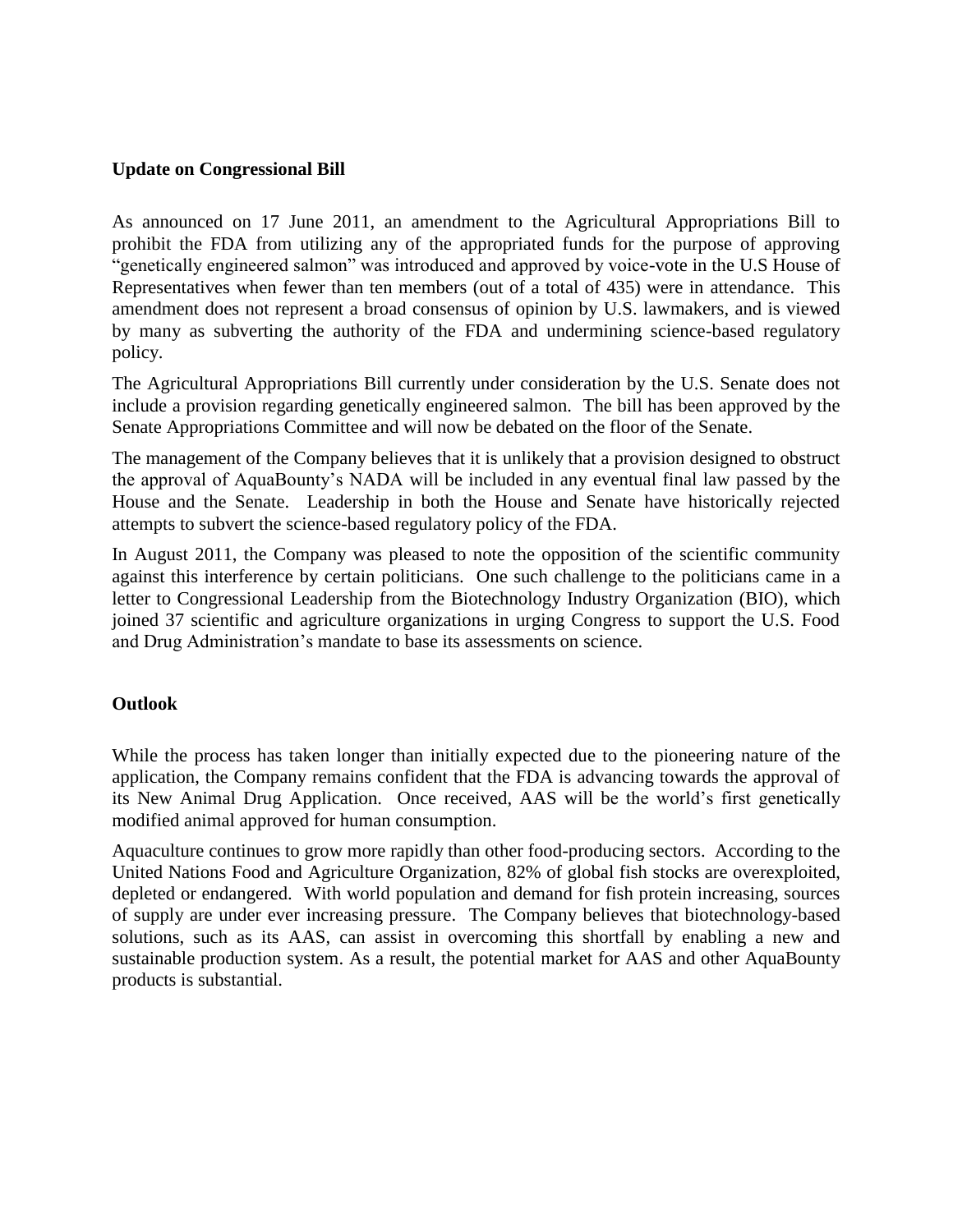# **AquaBounty Technologies, Inc. CONSOLIDATED BALANCE SHEETS**

| As at June 30                                                                                                                                 | 2011                    | 2010                    |
|-----------------------------------------------------------------------------------------------------------------------------------------------|-------------------------|-------------------------|
| <b>Assets</b>                                                                                                                                 |                         |                         |
| Current assets:                                                                                                                               |                         |                         |
| Cash and cash equivalents                                                                                                                     | \$<br>1,989,057         | \$<br>1,518,957         |
| Marketable securities                                                                                                                         | 1,821,435               | 2,074,497               |
| Accounts receivable                                                                                                                           | 49,992                  | 61,910                  |
| Prepaid expenses and other assets                                                                                                             | 258,593                 | 243,867                 |
| Total current assets                                                                                                                          | 4,119,077               | 3,899,231               |
| Property and equipment                                                                                                                        | 1,355,780               | 1,336,873               |
| Patents and licenses                                                                                                                          | 86,704                  | 95,632                  |
| Other assets                                                                                                                                  | 300,111                 | 364,131                 |
| <b>Total assets</b>                                                                                                                           | \$<br>5,861,672         | \$<br>5,695,867         |
|                                                                                                                                               |                         |                         |
| Liabilities and stockholders' equity<br>Current liabilities:<br>Accounts payable and accrued liabilities<br>Current portion of long-term debt | \$<br>512,787<br>68,555 | \$<br>421,549<br>61,493 |
| Total current liabilities                                                                                                                     | 581,342                 | 483,042                 |
| Deferred rent                                                                                                                                 | 7,456                   | 18,849                  |
| Long-term debt                                                                                                                                | 3,993,376               | 3,238,373               |
| Stockholders' equity:                                                                                                                         |                         |                         |
| Common stock, \$0.001 par value, 100,000,000 shares authorized;                                                                               |                         |                         |
| 68,554,382 (2010 - 50,445,443) shares outstanding                                                                                             | 68,554                  | 50,445                  |
| Additional paid-in capital                                                                                                                    | 69,584,326              | 64,537,904              |
| Accumulated other comprehensive loss                                                                                                          | (783, 165)              | (601,090)               |
| Accumulated deficit                                                                                                                           | (67, 590, 217)          | (62,031,656)            |
| Total stockholders' equity                                                                                                                    | 1,279,498               | 1,955,603               |
| Total liabilities and stockholders' equity                                                                                                    | \$<br>5,861,672         | \$<br>5,695,867         |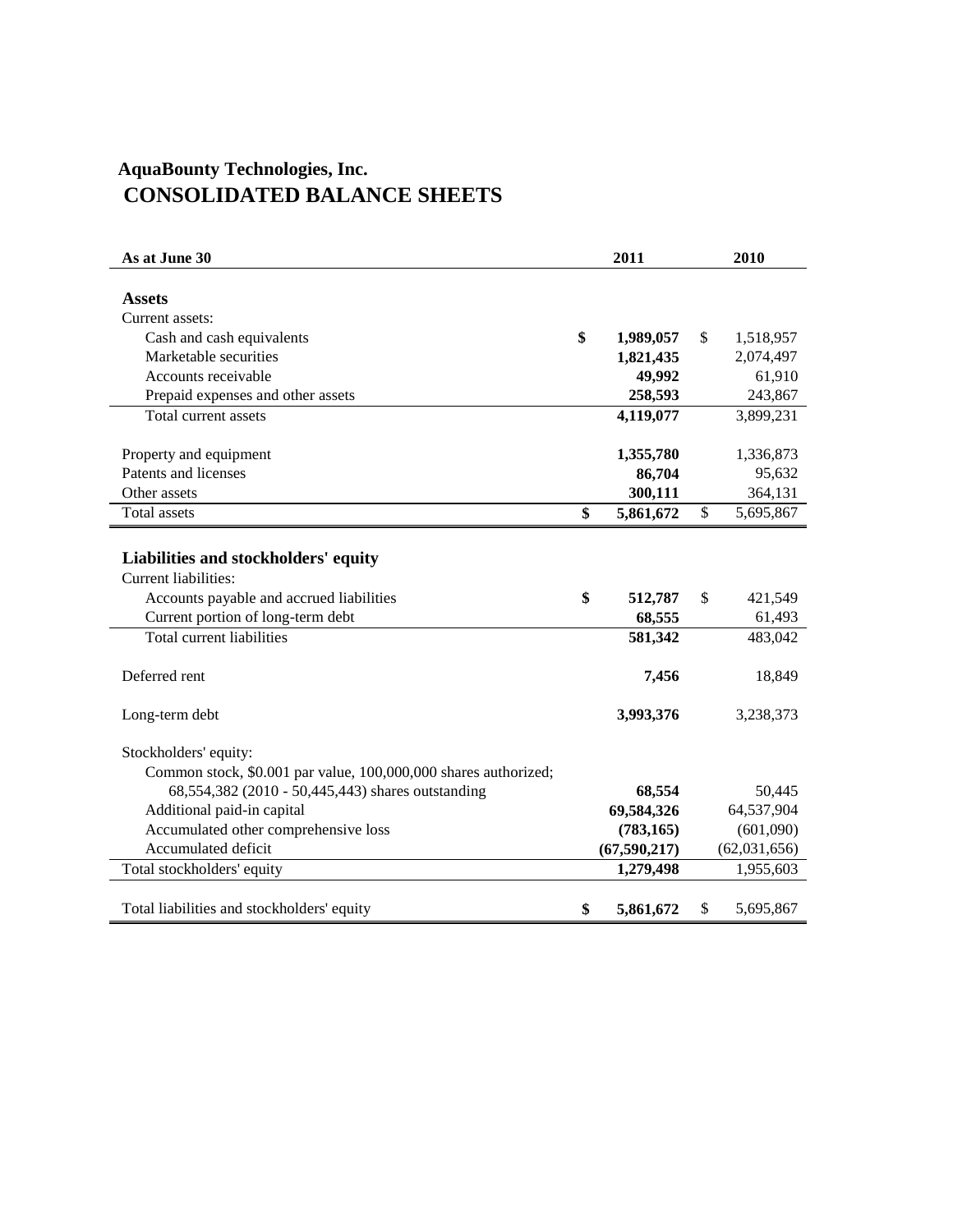## **AquaBounty Technologies, Inc. CONSOLIDATED STATEMENTS OF OPERATIONS**

| Six months ended June 30                                        | 2011              | 2010              |
|-----------------------------------------------------------------|-------------------|-------------------|
| <b>Costs and expenses:</b>                                      |                   |                   |
| Sales and marketing                                             | \$<br>341,974     | \$<br>331,463     |
| Research and development                                        | 1,073,155         | 923,109           |
| General and administrative                                      | 1,211,382         | 1,183,055         |
| Stock based compensation                                        | 133,464           | 84,024            |
|                                                                 | 2,759,975         | 2,521,651         |
| <b>Operating loss</b>                                           | (2,759,975)       | (2,521,651)       |
| Interest income, net                                            | 825               | 353               |
| <b>Net loss</b>                                                 | \$<br>(2,759,150) | \$<br>(2,521,298) |
| Basic and diluted net loss per share                            | \$<br>(0.04)      | \$<br>(0.05)      |
| Weighted average number of common shares -<br>basic and diluted | 68,360,746        | 50,331,020        |